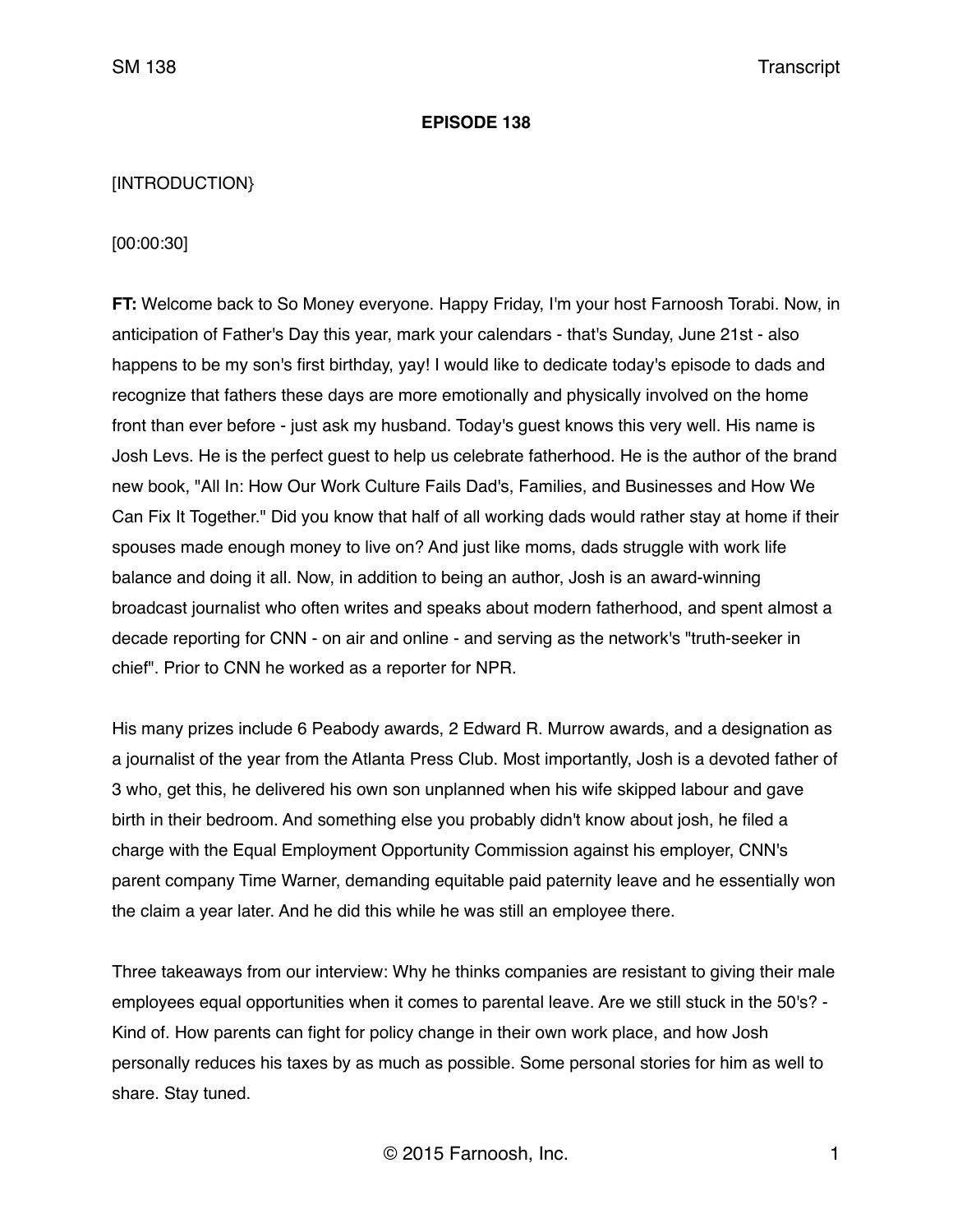Here is Josh Levs.

[00:02:44]

# [INTERVIEW]

**FT:** Josh Levs, welcome to So Money my friend. How are you? Congratulations on the book!

[00:02:52]

**JL:** Thank you for having me. And thanks for that. Yeah, it's a really exciting time.

[00:02:57]

**FT:** I so admire what you're doing. It's so needed right now in the world, in our culture, especially in the United States where parental leave is not on the top of the to-do list as far as corporate America's social initiatives and corporate initiatives. You have a very interesting story as far as how you got to becoming an advocate for dads and families, and then writing this book "All In", which is fantastic. Everyone go out there and buy this book for Father's Day and give it to any father and family you know. But Josh, I'd love for you to start with your story of how you came to this kind of realization that this was a very important and imminent issue, not only just facing your family, but families all across the country.

## [00:03:45]

**JL:** Absolutely. Yeah, and you're exactly right in the way that you are setting this up Farnoosh. Of course, it is amazing how the Unites States is really an outlier in the world when it comes to these issues. And that is a real problem, and that's something that we all need to address, because it's not just holding back families, it's also holding back businesses. And it's something that I discovered through my experience. So you were asking about my story, the basic idea is, I'm a journalist and I was covering fatherhood along with other things. I was doing all sorts of segments on air on CNN, and I was writing columns about fatherhood. And then all of a sudden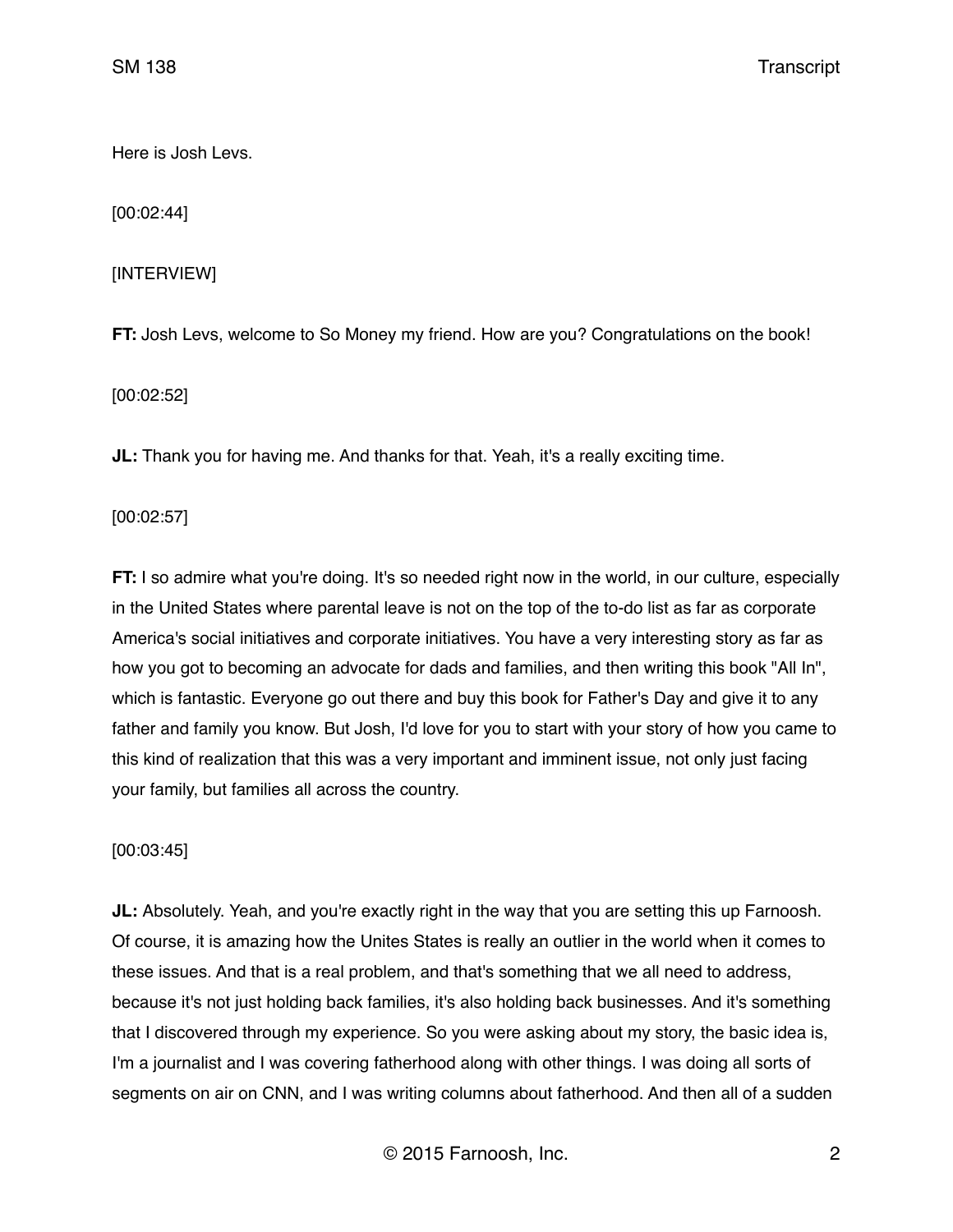the tables got turned, and I found myself, the dad in the news. Because all of a sudden I was being reported on because I was challenging a policy. What happened was, my wife and I have two sons, and then she was pregnant with our daughter. And we determined that when our daughter was born, I would be needed at home for a block of time. And there was a very unusual policy where I worked at Time Warner. You know, your listeners might do a double take when they hear this, but under this policy anyone could get 10 paid weeks to stay home and take care of a new baby, except a man who impregnated the mother of the child.

# **FT:** [Chuckles]

## [00:04:58]

**JL:** So it was that ridiculous. So if I had given up my child for adoption and some other guy adopted her, he would get 10 paid weeks. If she and I had used a surrogate or a sperm donor, I would get 10 paid weeks. But because I'm a dad in the whole fashioned way, the people who designed these policies could not conceive of the idea, could not imagine that a man in a traditional situation after his wife gave birth, might be wanting to stay home and do some caregiving. So I'd asked Time Warner privately and quietly to change the policy to make it available to me, and they wouldn't give me any answer. This was months before my daughter was born. Finally when she was born in emergency, still no answer. 11 days later I said, "I need to know. Am I coming back to work or not?" And that's when they said no they would not give me the policy. So I file legal action and that's the story.

## [00:05:47]

**FT:** And you continued to work there which is the other kind of really crazy part. People listening to this and thinking, "I could never do this." I'm sure this is not a singular event. This is happening all over the country in terms of just failure for companies to really recognize dads as wanting to actually spend time with their children. It's not just a mother's job. But the fact that you sued, well you took Time Warner to task, you filed - what's the legal term?

[00:06:18]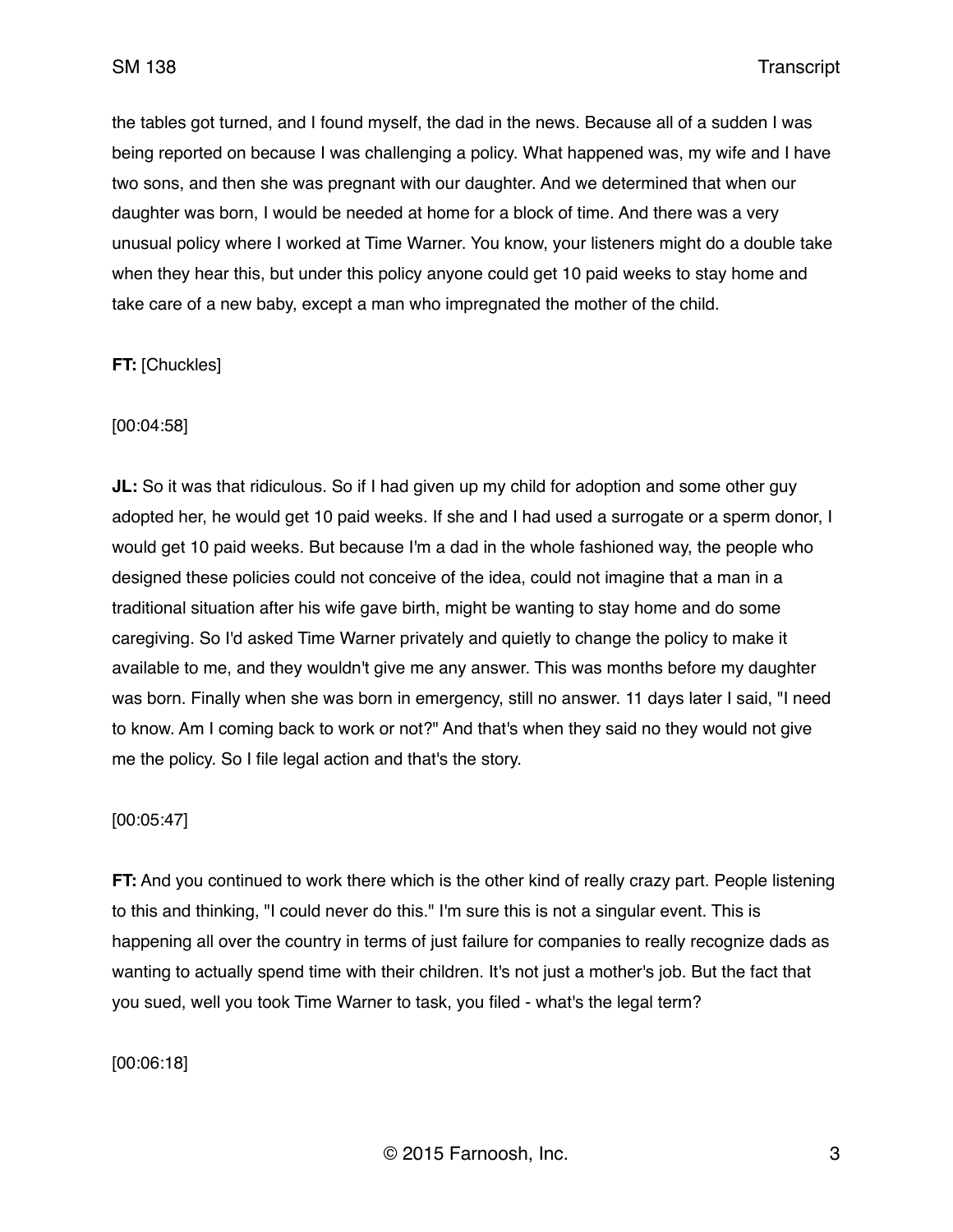**JL:** The legal term is called an EEOC complaint - it's the Equal Employment Opportunity Commission. And the way it works is under Federal Law, it is not legal for businesses to discriminate based on certain factors including gender. So we filed a complaint for gender discrimination.

### [00:06:31]

**FT:** And so while this was a little awkward, you admit, being that you are still employed there, you talk in the book that in fact you received a very surprising reception to this. A very warm and supportive reception.

[00:06:45]

**JL:** Yeah, absolutely. From my colleagues. You know, talk about being So Money. It's so important for workers in this country to know that we have rights. And one of the biggest things that I have learned in my experience and in reporting for this book, for "All In", is that people don't know their rights. Workers don't know that they even have rights and I was an exception in the sense that I knew that I had rights, and I was aware of some of these basics. And also, I had really good legal representation, so I found out. So basically everyone should know that if you are victim of discrimination based on certain factors such as race or religion or gender, you have the right to file a complaint with the Equal Employment Opportunity Commission, and if you do that, your business is legally not allowed to business you for it. You have legal protections for doing that.

So what happened with me was, I filed that and while I didn't hear much directly from the big bosses at the company, my colleagues learned from this. Many of them said to me, "We didn't know we had the right to do this. We never knew this was possible." And when I did go back to work because I had to because they wouldn't give me that benefit, yeah I got hugged and kissed in the hallway, and my back got slapped so much it got sore, and it was, like you're saying, it was a very warm, positive reception.

[00:08:04]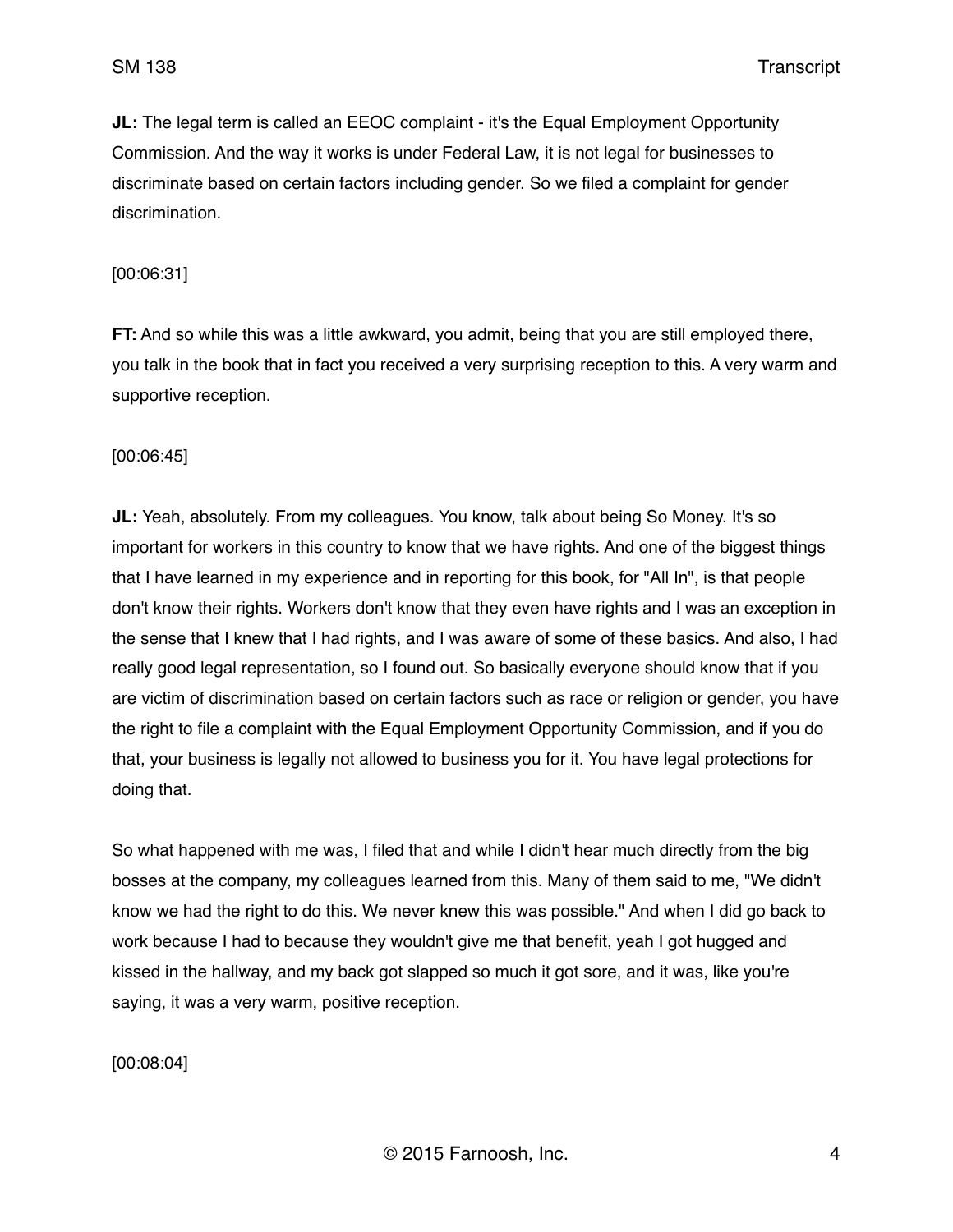**FT:** And it was really the pre-cursor to the book in many ways because from that moment, it was victorious for you and now many, many, all Time Warner employee dads, it really set the stage for you to then go out and be an advocate on a much larger scale.

### [00:08:19]

**JL:** Exactly yeah. And you're precisely right. That's what set the stage for "All In". What happened was, the night that I announce I was taking legal action, I posted it on Tumblr, and that night it was as though I'd unleashed the floodgates of love. All of a sudden all these groups, women's groups and men's groups, mom blogs and dad blogs, organizations founded by Maria Shriver and Sheryl Sandberg, these groups immediately came out supporting me on this and it was this Eureka moment for me. I started looking at this and I said, "Okay, what is it about my situation that is galvanizing so many people?" And I realized - and this is what the book's about these policies, what we have in America, are backward laws, policies, and stigmas that are acting as gender police. They are pushing men to stay at work and pushing women to stay home. They're pulling us away from equality. So I realized that mend and women together, all those who want equality, we are all in this together. And then as you mentioned, after I filed this, a year later Time Warner revolutionized it's policy and made it much, much better, giving more time to dads in my situation, and more time to moms after a birth as a result of this.

### **FT:** Yay!

#### [00:09:34]

**JL:** For example, we can galvanize together and we can get things done, and that's what as you know, that's what the book is all about.

#### [00:09:40]

**FT:** Yes, and I wanna talk a little bit more about the book. But one other sort of broader question for you Josh, given that you have your ear to the ground on this issue and you're meeting with all sorts of people on this topic. I don' think anyone would say publicly, "I don't believe in gender equality. I don't believe that dad's should be able to spend time with their kids. Yet, companies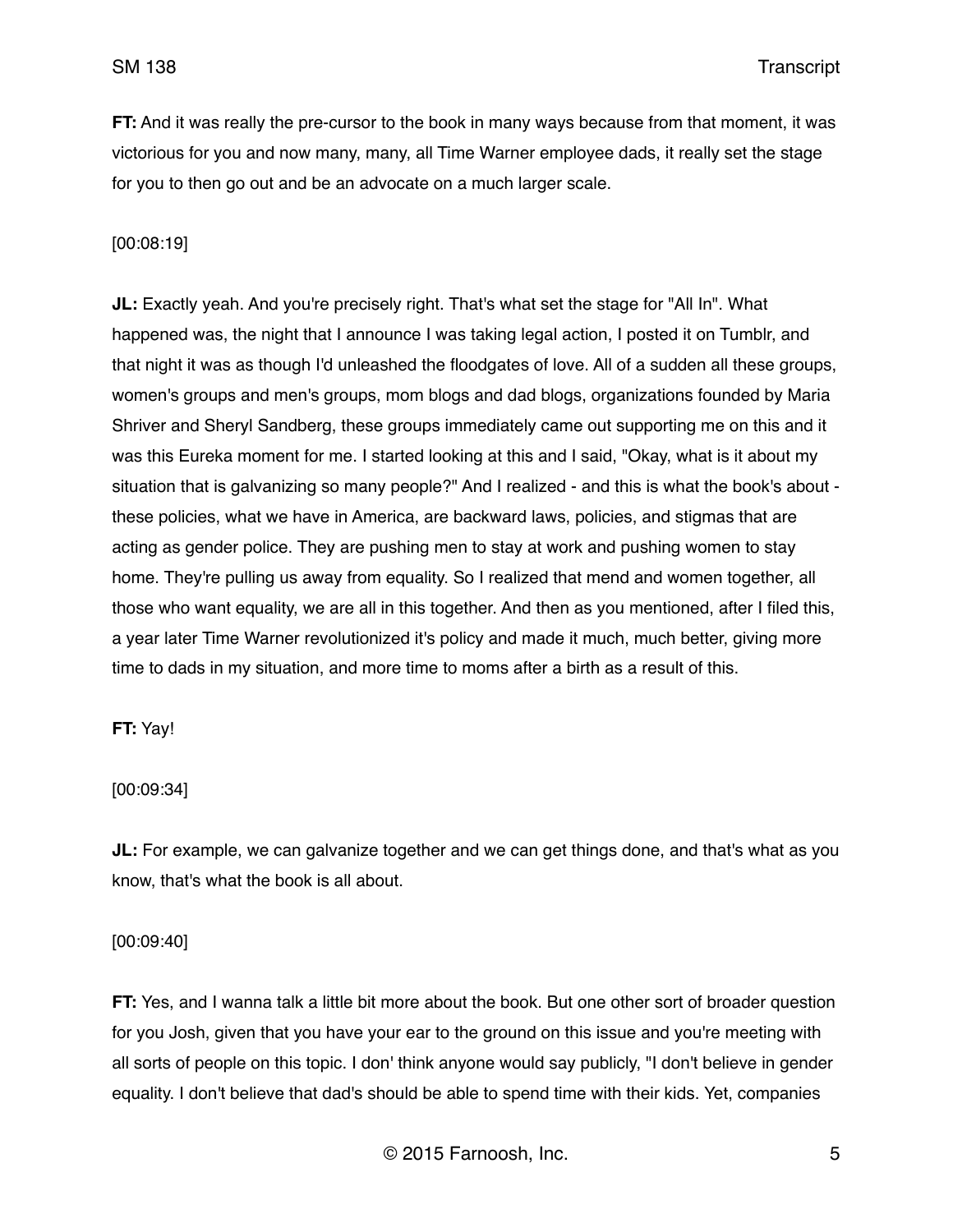are not bringing that to their - they're not making that too obviously at the forefront of how they run their companies, they're not implementing these beliefs. So why? Do people believe that I man's role is to be working and that a woman's role is more to be a house-taker, and care taker. Is that - whats going on? There's a disconnect.

### [00:10:23]

**JL:** Exactly. It's such a disconnect. And here's what it is. A minority of people believe that, and they remain in power in corporations, and here's why. I found this so fascinating. You know, I grew up on "Free to be You and Me". You did too probably, this basic believe in gender equality, that the girls I was in school with when I was a young boy, that we could all grow up to achieve equal things in our careers. We had equal ability. But what happened was, our generation got into the workplace and we had children. And that's when we discovered that the workplace has never grown up. So why is it that we are the only country in the world with a developed economy, really the only country in the world. It's us and Papua New Guinea, that have no paid maternity leave. And why is it that so many countries have paternity leave, and we don't have any mandatory maternity leave? Because the thinking behind our structures is still out of the 1950's. The thinking is, women should stay home and men should stay at work. And why is that? Here's why, it's a vicious cycle. What happens is, most dads today are very involved with their kids, but the workplace rewards the few dads who aren't. There's a thing called "The Hours Stigma". So dads who stay at work and work extra hours, extra hours, extra hours, even if they're not overall more productive, they get rewarded because their bosses see them as being the kind of employees that they want. Then they work their way up the chain, they become in charge of the culture and the policies, and even with no ill intent, even if they're the nicest people in the world, they are out of touch with the fact that most dads are really involved with their families. And so they don't know what's going on in this respect. I explain in the book that there's a Harvard study that proves what I just said.

So what we need to do is introduce our corporate leaders and our government leaders to the realities of modern American families, and that will affect change.

[00:12:18]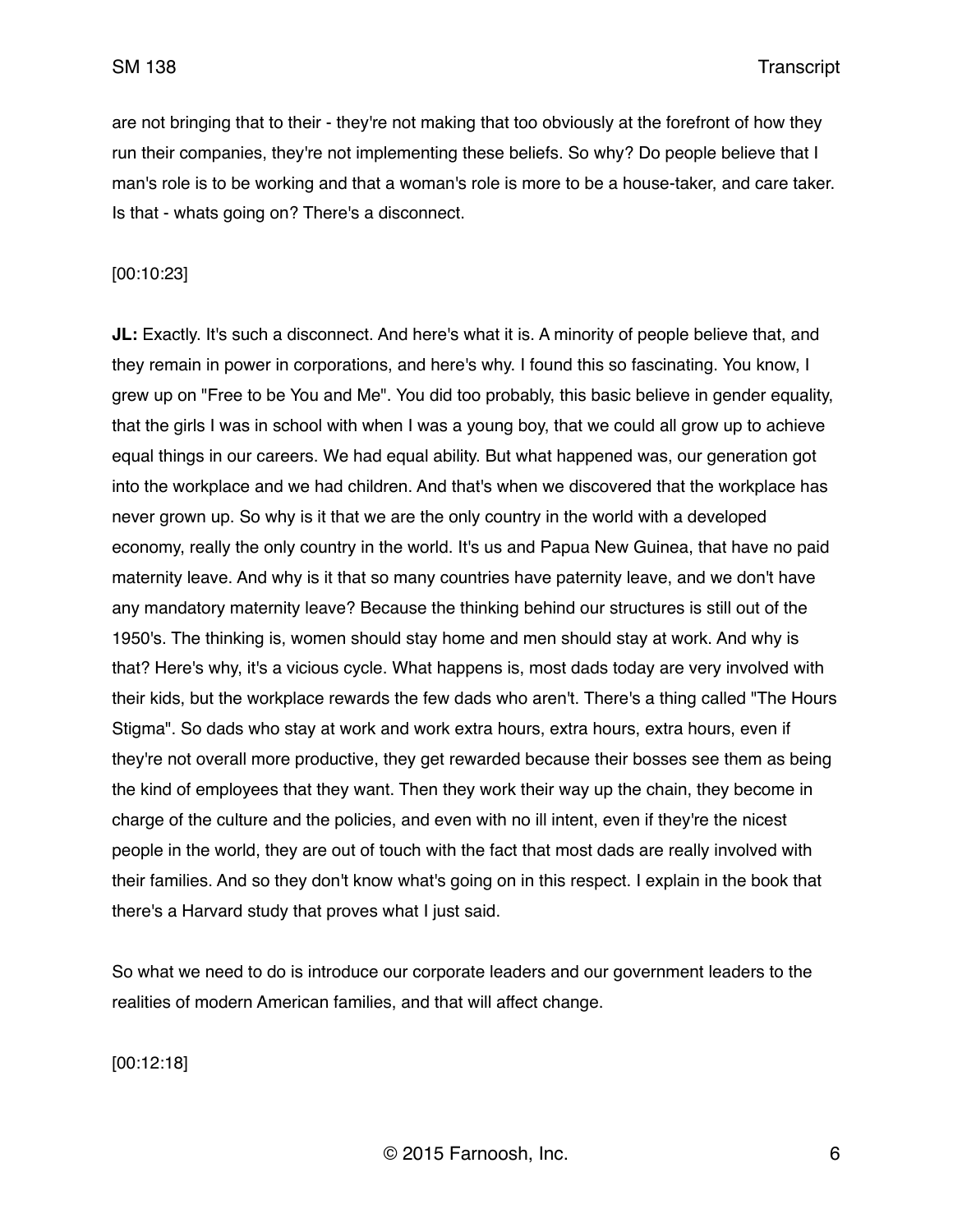**FT:** Amen. And it's very shortsighted Josh, because while yes in the short term you reward the most "productive" workers at least from a timestamp point, and they might be the guy, the gal that's most productive. If you're not rewarding the parents who are trying to balance time at home and at work and being a little bit more holistic in their approach to life, a lot of times women opt out because of this, and in the end everyone loses. Because you're basically eliminating really great workers.

### [00:12:50]

**JL:** Yeah. And this is why in the subtitle in my book we point out that this is also about what's best for businesses. Because it's not been proven that when businesses implement genderneutral policies that allow families to have choices, the businesses thrive and the entire economy thrives and it's such a simple thought if you think about it. Sometimes - a shocking concept to people in power - but sometimes the best person for the job is a women. Of course that's the case. So why would you possibly want a system of law, policies, and stigmas that push the man to stay at work and push the woman to stay at home? You're not going to have a thriving business unless you give yourself the opportunity to make sure that men and women all have choices. More businesses are finding that out, some businesses in this country are now doing a really good job of making changes, and if we follow the steps in "All In", then together we can make this a real revolution.

#### [00:13:51]

**FT:** One of the arguments that I think companies have is, "Well it's expensive to allow our workers to leave for 12 weeks and pay them." And so you proposed something in the book that I think is revolutionary, but also very simple. Tell us a little bit about the 401K for family leave.

#### [00:14:08]

**JL:** Definitely. So the first thing to know about that is that - and I totally understand why businesses at first hear this, especially people who own small businesses - and they say, "wait a second, you're saying I have to pay someone to not work?" No, no no. I don't want you as a business to pay one cent. And when these policies are done right, businesses do not lose a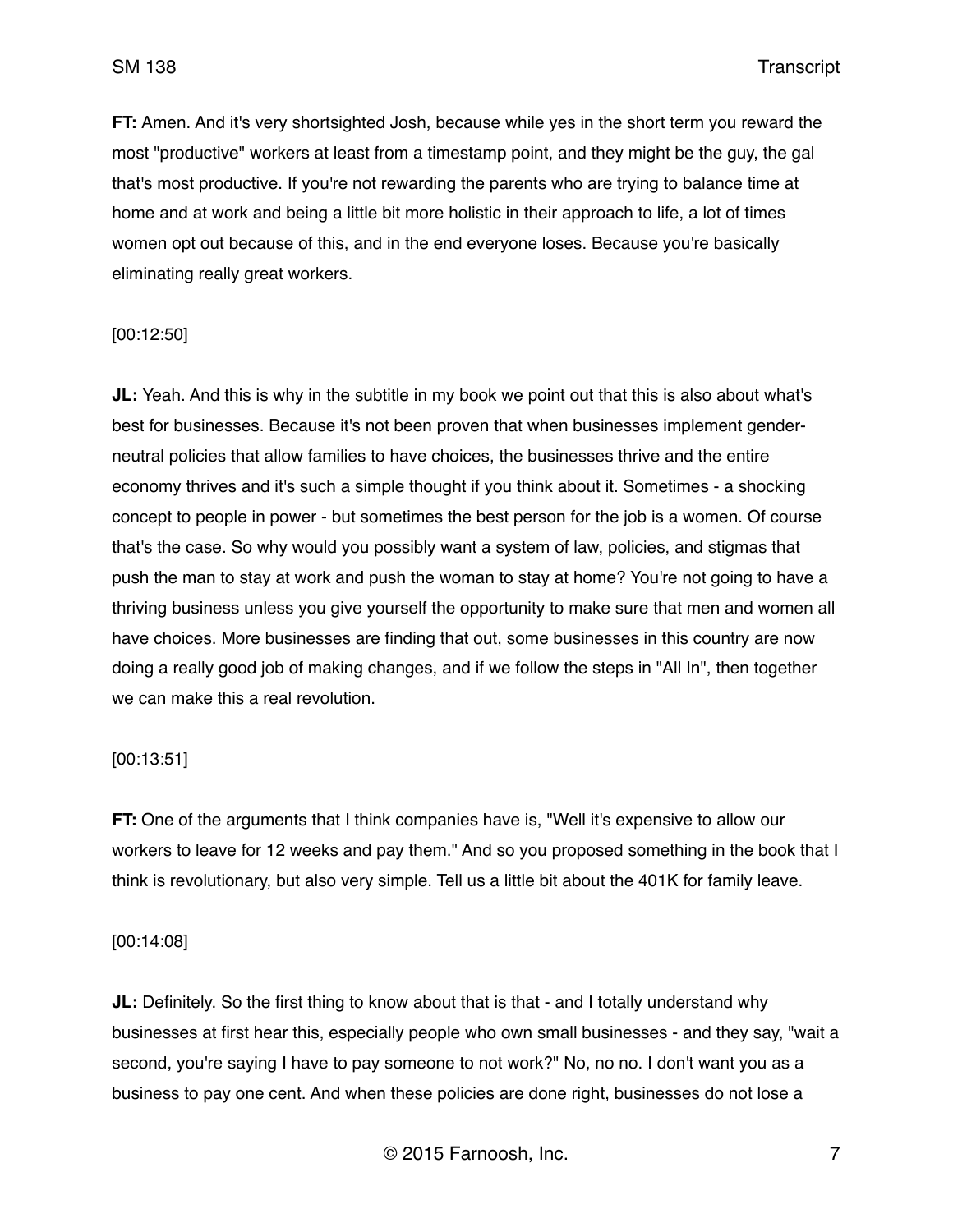penny. We have existing systems already in California and New Jersey, and certain business leaders of national organizations said, "Oh we'll destroy jobs." It hasn't. It's the opposite. Businesses say they like the policies and there is through publicly funded insurance system where you basically pay a couple of pennies into this big insurance fund, and then when you need paid family leave for anyone in your family, you get it. So that is a very successful system in those states, and there's something on the table in Washington called the "Family Act" that would create that nationally, but because it technically requires the creation of a tax - even though workers come out ahead, businesses come out again - because it has that word "tax" in it - I explain in the book, I know from all these years covering politics, we all know this something with the word tax in it might just get shut down in congress.

So what I proposed, and what you're referring to, is flipping the script. Let's create something that lowers taxes. We can lower taxes in this country to create paid family leave. And what I suggest is a 401K type system in which you could put away a certain amount of your money each year into a tax-free fund, and when you need paid family leave, you would have access to that money up to a certain amount, the same way structured in those states. I will tell you, I think my idea has a much, much greater chance of passing. But it still wouldn't do enough for a lot of people at the lowest ends of the economic spectrum. But for that we need all sorts of changes. We need living wages, and access to transportation, and healthcare, and those things. But this, what I'm suggesting, this 401K type system for paid family leave, this would help tens of millions of families.

### [00:16:05]

**FT:** And is it actually, have you proposed this? Have you submitted this? Where is it right now in the world?

### [00:16:10]

**JL:** Right, so the good news was that in this book you'll hear from people across the political spectrum. And there are prominent conservatives in this book who decided to come forward in this book and say they were originally opposed to the Family and Medical Leave Act, and that they now regret that. They think it turned out to be a good idea - that was for unpaid leave being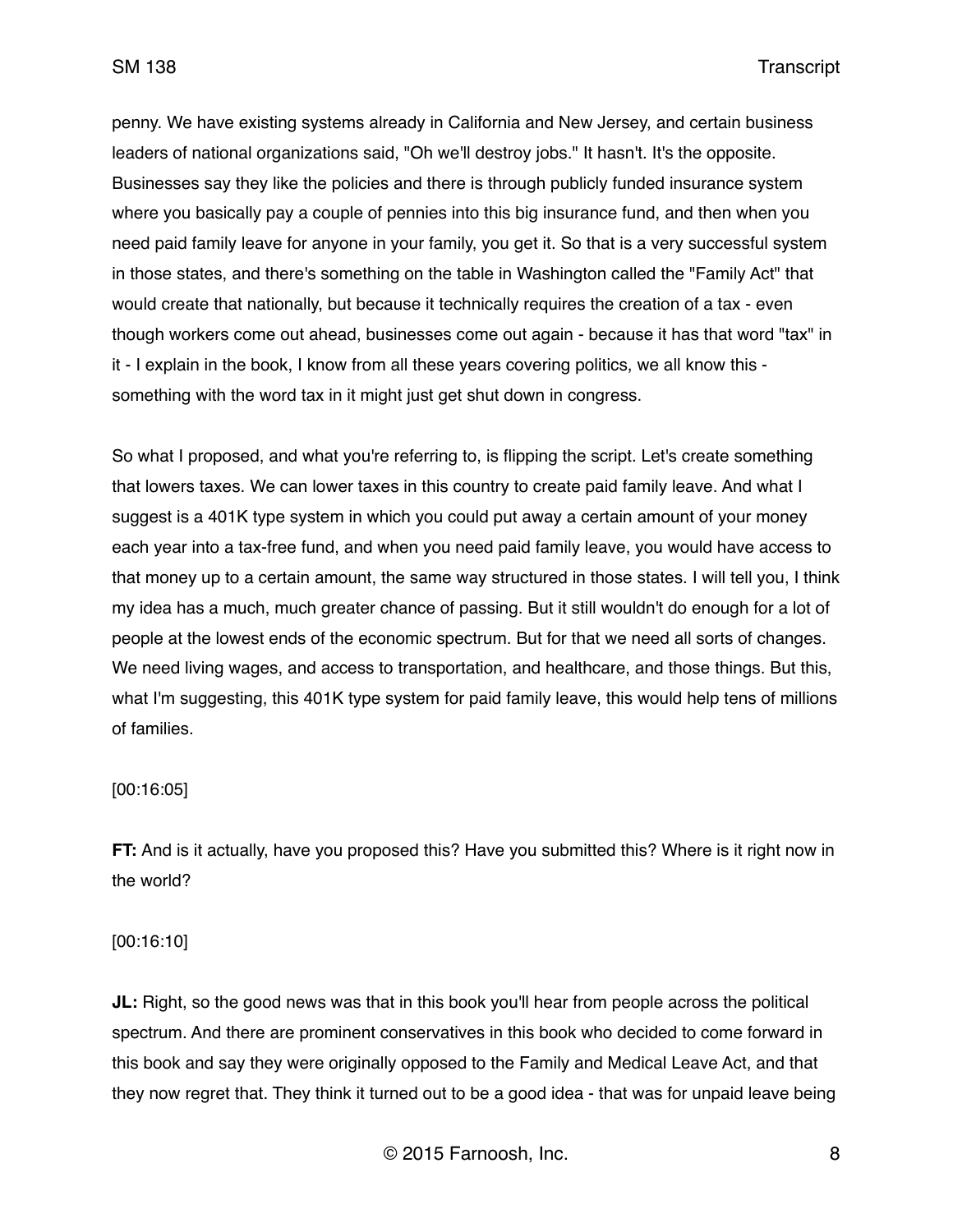required. So what I found when I proposed this idea, is that across the political spectrum there was a lot of support for it. I have now contacted my senators and my congressmen to set up meetings to pitch the idea directly in the hopes that they will bring it before congress. I have not yet heard back, but I hope to, and I'll update you as soon as I do.

[00:16:51]

**FT:** Well hopefully the book is gonna be a great platform for you to get out there again and really make this a national issue, international issue, but mostly a national issue cause we need it most here on the home front. It's us and what, Papua New Guinea?

[00:17:05]

**JL:** Yeah. It's us and a handful of tiny islands that do not have paid maternity leave. And the idea that - you know, I just wanna emphasize this, and you totally understand this, I'm so glad to be talking to you - this is not a left or right conservative, liberal thing at all. This is just about what's basic and human. In our society we have paid public education. We have Medicaide for children because we understand that making sure basics are covered is what a society should obviously do. This is a basic. When a child leaves the womb, a child should have a parent at home who during that block of weeks, does not have to worry about putting food on the table. That's just a human need, it's an obvious basic, and this is something that we can afford because when we follow these systems in this book, our entire economy will improve and thrive. It's good for all of us.

[00:17:55]

**FT:** And I have to say, you know, I've been public about how I make more than my husband, but his job as far as the value that it brings to our family, you cannot measure it because his company provides pretty generous paternity leave, they're very good with flexible hours, they understand that family comes first, and my husband therefore feels very confident to leave a little bit early or work from home. There isn't this stigma, thank gosh. Cause sometimes, as you say in your book, the policy is there, the support is there technically, but a lot of men don't take advantage of it because there is this cultural backlash in the office space to say, "Oh, he's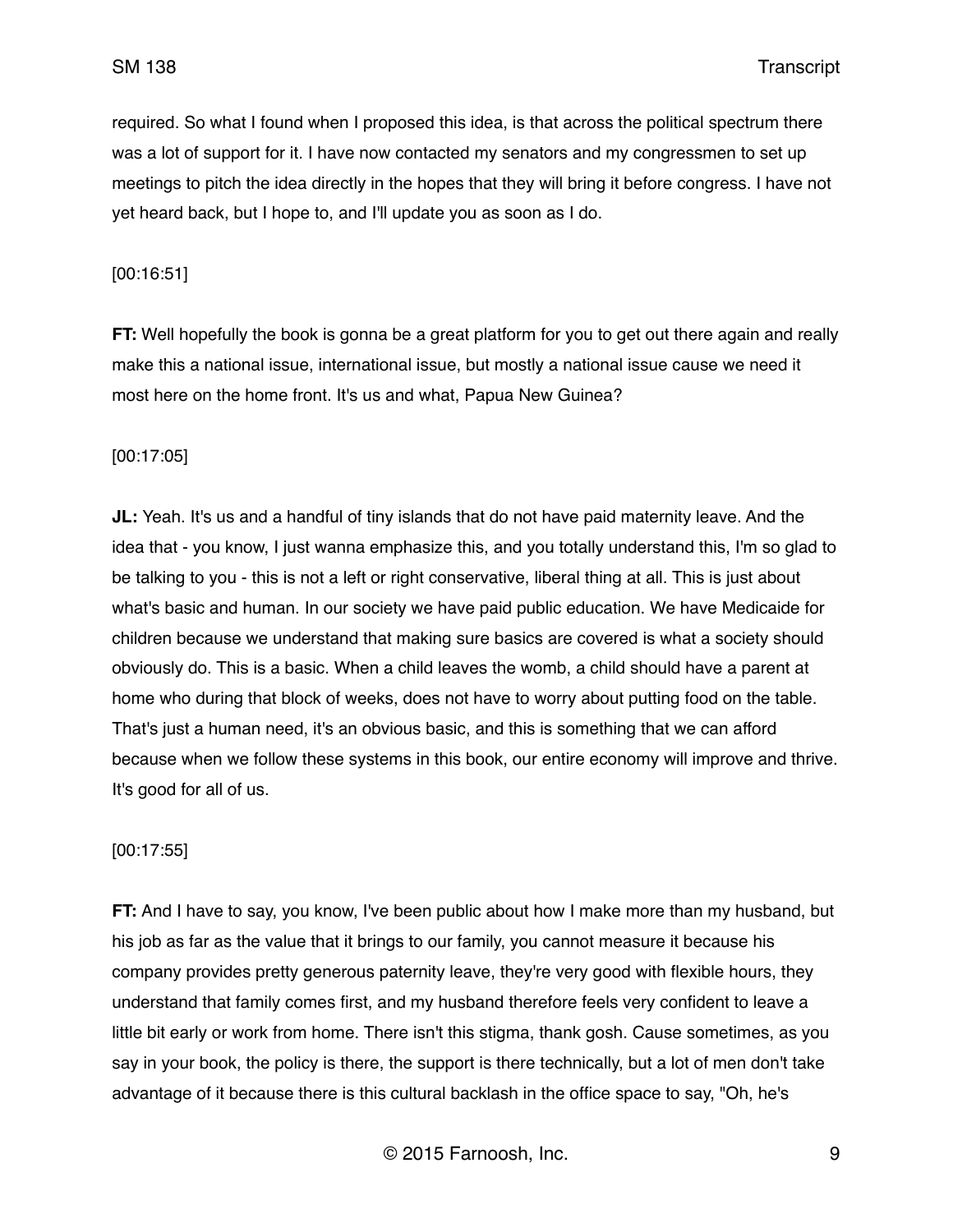gonna actually take the whole 2 weeks after his baby's born? How committed is he actually?" But fortunately that's not the case where my husband works. And that, hands down, is the only reason that I'm able to do my job the way that I do it, and that we actually get to see each other, including with our 11 month old. So praise to my husband's company.

[00:18:53]

**JL:** And as a result of that, as a result of the better policy, that company get's your husband's loyalty.

[00:18:57]

**FT:** Absolutely.

[00:18:58]

**JL:** That company get's your husband - happy workers, more satisfied workers are far more productive. Your husband is more likely to stay there. I have people in the book who suffered ridiculous stigmas like a man who had to run out because his baby was born in emergency. He just missed a couple of days of work. When he got back to work, his boss rebuked him because how dare he take off those 2 days, knowing exactly what happened. There's another boss in the book who told the man that he couldn't have the amount of time he was legally entitled to, because women are supposed to take care of kids unless they're in a coma or dead.

#### **FT:** Oh no!

**JL:** So this thinking in the workplace still exists, and it's ridiculous. And what you're finding is that men are leaving those places and they're going to work for places that respect them as fathers so that's yet another way in which these businesses thrive.

[00:19:42]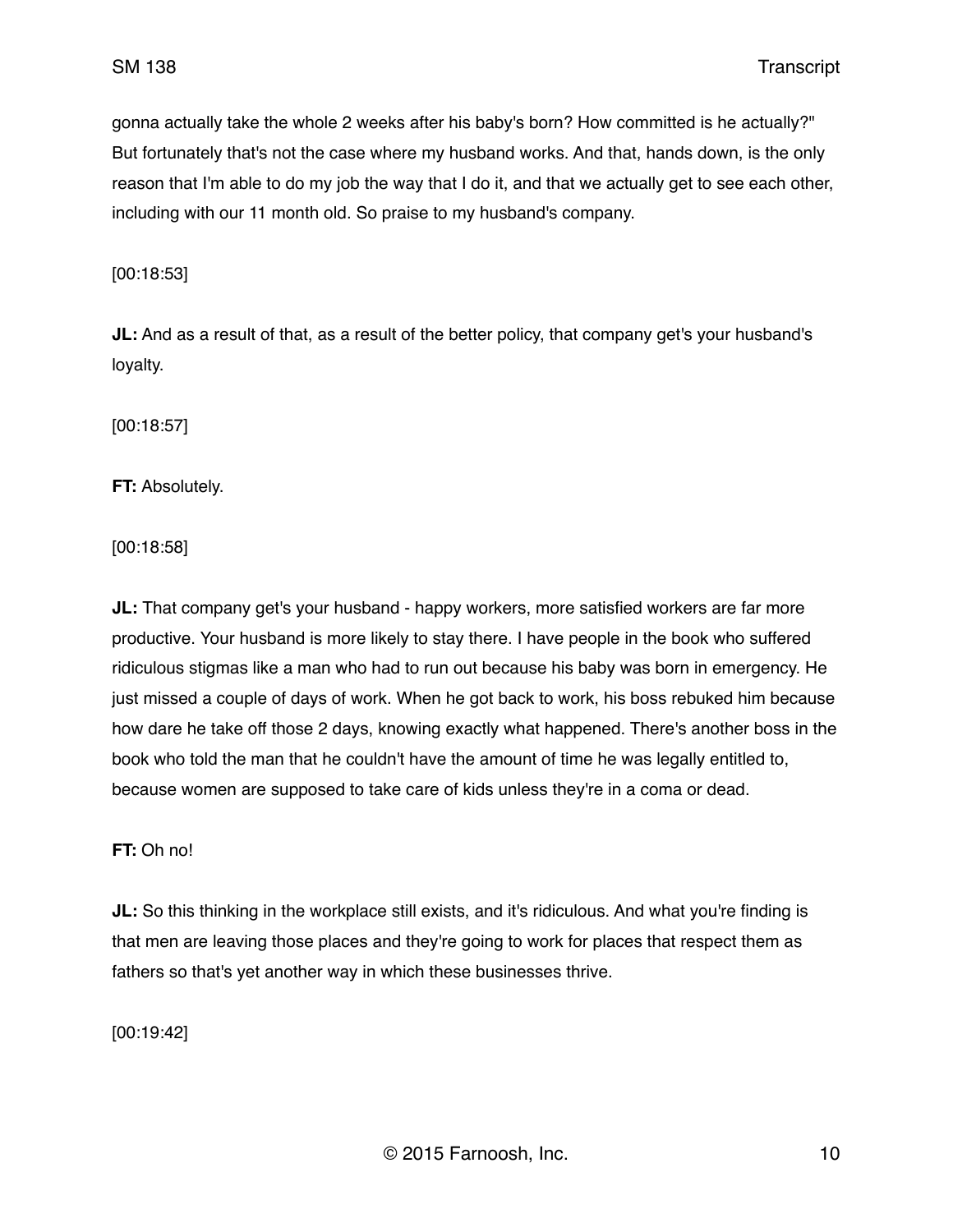**FT:** Well let's not transition to my So Money questions Josh. We've gone a little over with talking about the book, but it is so interesting, I could talk about this book for hours with you. So let's just see what we can get to with our So Money questionnaire, and I wanna start with your financial philosophy. I wanna get in your head a little bit. What is your number one money mantra?

### [00:20:01]

**JL:** You know, I need to come up with it in saying it in a mantra, but in my mind there is a very important comparison between taking care of money and taking care of your health through eating right and exercising. And here's where this came from: my financial planner is brilliant, Karen Lee, she's wonderful. And she mixes a lot of psychology into her work, helping people with their money. And she said that she found early on in her career that super smart people, she was talking to some amazing genius chemist who had all these problems with money. She realized that it's not, that a lot of people have such an emotional relationship to money. That they can't think straight about it. And when she said that to me, that's how I see a lot of people struggle with things like food and exercise. To me, eating healthy and exercising is just obvious. It's something that I don't struggle with because I don't have an emotional relationship to it. But I do have an emotional relationship to money. So what I have to do is learn to kind of let that go, and see money as being another way of taking care of myself and that's how that helps.

#### [00:21:07]

**FT:** Money's just another way of taking care of yourself. I like that. Let's trademark that.

[00:21:12]

**JL:** Okay I'll do it. [Laughs]

[00:21:14]

**FT:** Money memories, take us back to when Josh was little Josh. What was your exposure to money? You said that money was already an emotional issue, like you had an emotional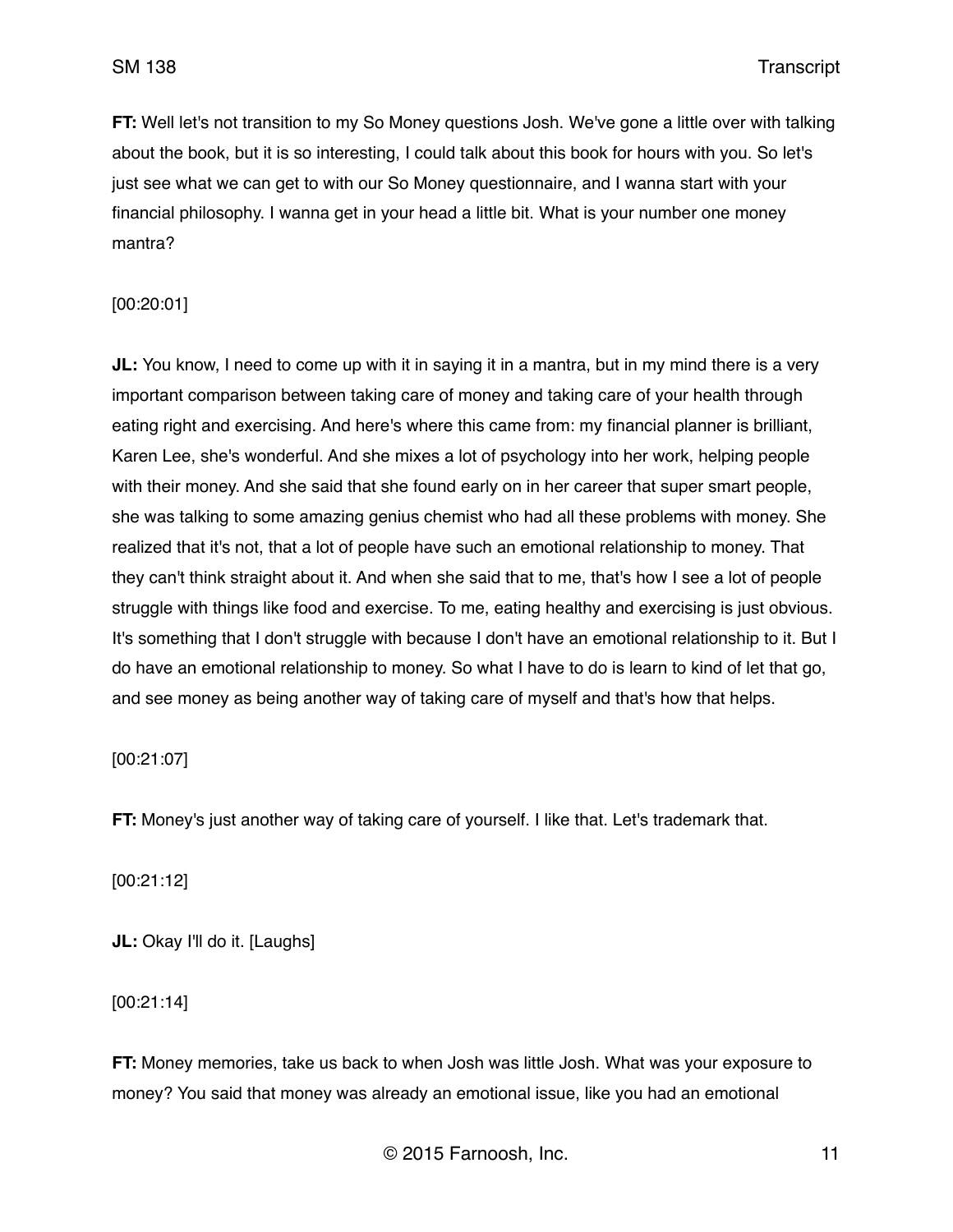attachment to money, there were emotional complexities involved. How was that perhaps brought about from a young age?

# [00:21:33]

**JL:** I remember being a kid and not being allowed to put change in the vending machine to get something out of it when all the other kids were. My parents, they didn't have a lot of money, and also were very big on saving. Which was a smart thing to do, but for me as a kid I couldn't internalize that at age 3 and 4 and 5, and I'm at summer camp and at the end of the day all the kids are getting ice cream - cause it was an ice cream vending machine. I used to - and this is probably not a great call - but I used to go on these rides to the airport to take my little cousin to the airport for all the wonderful trips he'd be taking around the country. And I would just stand there watching the airplane take off and I had never been in an airplane. And so I had this emotional relationship with money early on, which I felt deprived. I didn't really understand the idea that in the end you grow up and you make your own decisions and you make your own money. So yeah, so that emotional relationship, that emotional connection was established very early on for me as it was I think for a lot of people.

[00:22:33]

**FT:** And you were very young. You have very vivid memories.

[00:22:38]

**JL:** Yeah I do. People always says that. But I have like super specific memories from when I was 3 and 4 and 5 and 6. I don't know why, they just stick in my head.

[00:22:48]

**FT:** Well, has any of that ever created a financial fail for you where your emotions really got in the way? We're transitioning now to the financial fail portion of the So Money interview. Where I like to get guests to reveal their less than stellar moments with money.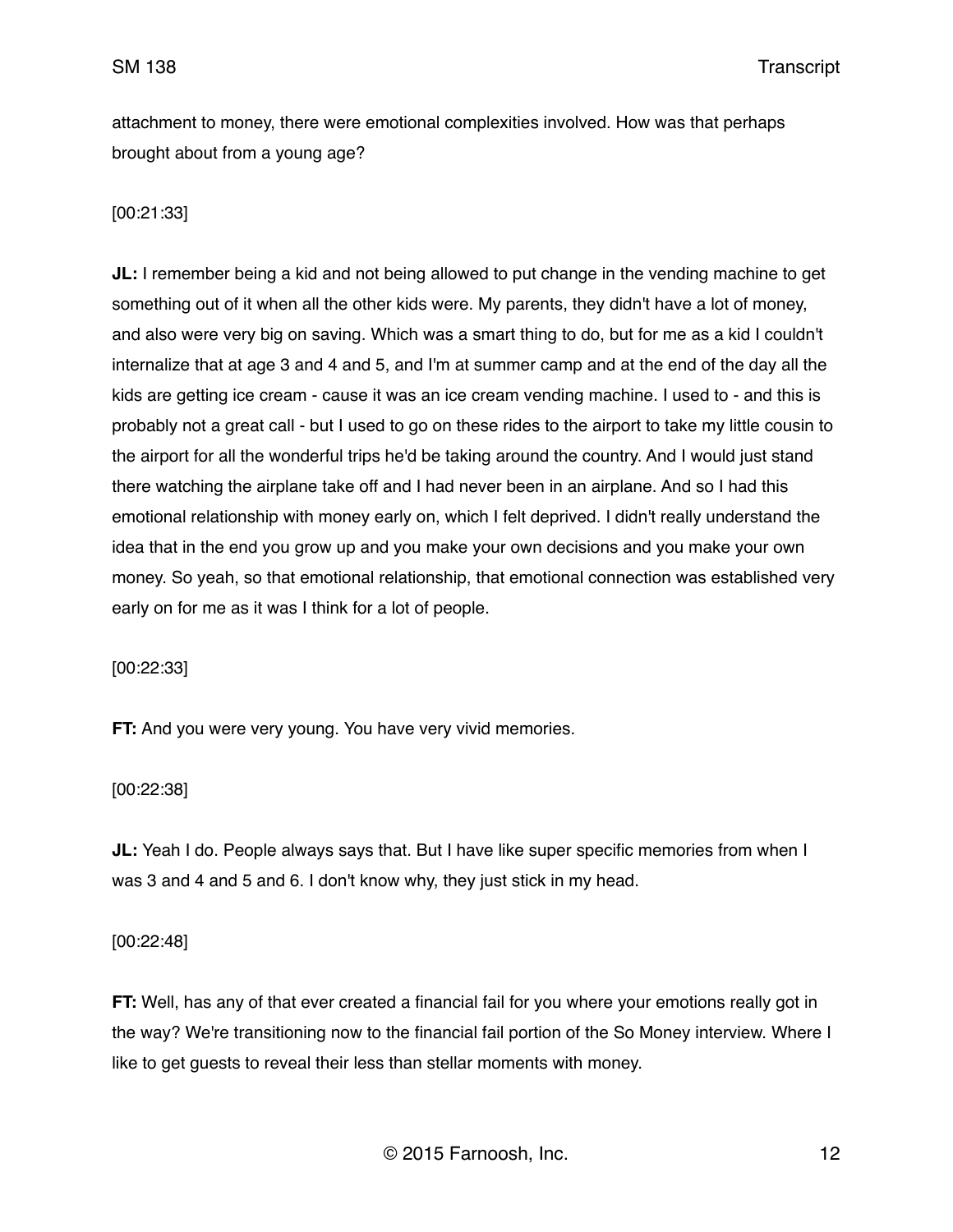### [00:23:05]

**JL:** Yeah. I mean, I - my financial planner will be the first to tell you - I have had trouble in the past, I've gotten a lot better at is as I've grown into an adult, but trouble with the very concept of budgeting. I would have an emotional relationship with the concept of budgeting I would say. Because when I would look at a budget, that would put a limit on it. And to me, putting a limit was bringing back all those feelings from when I was a good about, "Well what if I want this? What if I want this?" So there were times where I went overboard with credit card debt. I've never been in any kind of danger or repo action, but yeah I had to learn that budgeting is not a bad thing. It can actually be empowering if you flip the script in your mind.

[00:23:49]

**FT:** So how did you flip the script?

[00:23:51]

**JL:** You know, I think a big part of it was growing up and taking responsibility for other people. I got married in my 20's and so I had my wife to take care of also. Then certainly when we started having children, even more so, it just became so obvious. I know that I need to provide for them. And this is what you'll find a lot of parents feel, and a lot of dads feel. That as a provider, this is like health. It's a lot like health actually, cause when you become a dad suddenly you wanna take fewer chances in a lot of things you do, whether it's motorcycle riding or whatever. You gotta watch out for yourself. And it's similar with money. When you have kids to take care of, suddenly you understand that you can't think that way anymore. You have to plan out, and so I started doing it.

[00:24:36]

**FT:** It's like primal instinct. They call it the "baby effect". As soon as that baby's born it's like, "Alright, I gotta roll up my sleeves and just do what has to get done." And if that's budgeting, or getting healthier, or saving, or whatever, you just make it happen because there is no other choice.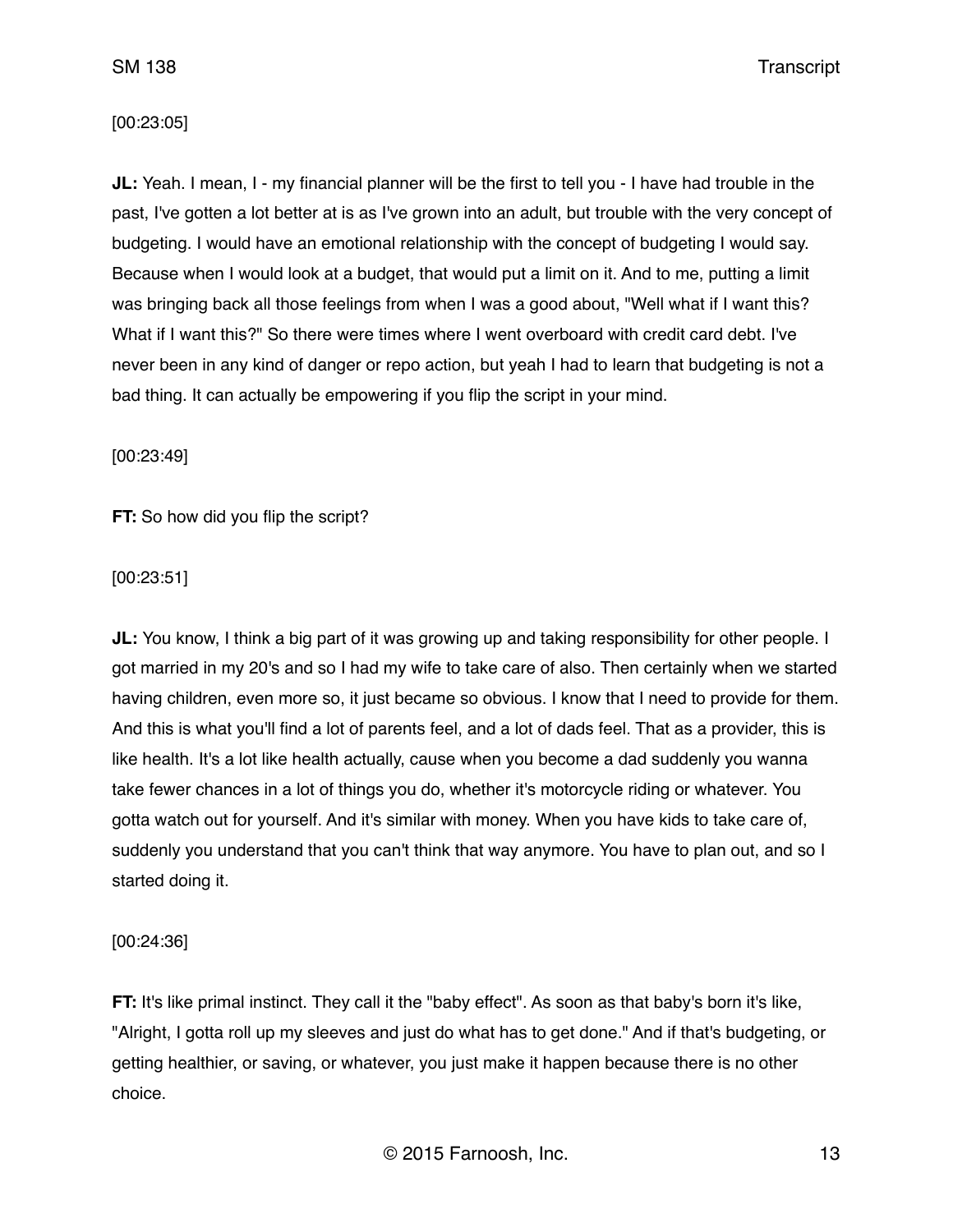# [00:24:53]

**JL:** The baby effect. I have not heard that, but I like that. That's great.

## [00:24:55]

**FT:** Well some people also refer to the baby effect at the effect that got them to become more entrepreneurial. Sometimes people have these business ideas in their head, they want more career freedom. And suddenly their baby's born and they're like, "You know what? I'm not gonna answer to anyone else anymore." I get this a lot from entrepreneurs I interview on the show.

[00:25:13]

**JL:** You know, I'll tell you - I'm not gonna drag us back into the book, I just wanna say cause we're talking about this...

**FT:** No please.

[00:25:19]

**JL:** Okay. So this idea, this stress that parents feel at the moment a baby is being born suddenly you worry about money in a whole different way - this is another reason that our backwards policies are so damaging because you wanna be there for every moment of your kids life but you also want to make sure you're working as much as possible so that there's enough money to take care of your children. And because we don't have any paid leave established in this country at all, there isn't even a block of time in which you can be home and feel secure financially in many cases in this country, and feel secure financially. So that drive to get back to work starts tearing at you right away, and that's why moms and dad's are feeling so much work-life conflict when they're one place they really feel like maybe they should be doing the other because their family needs both.

# [00:26:06]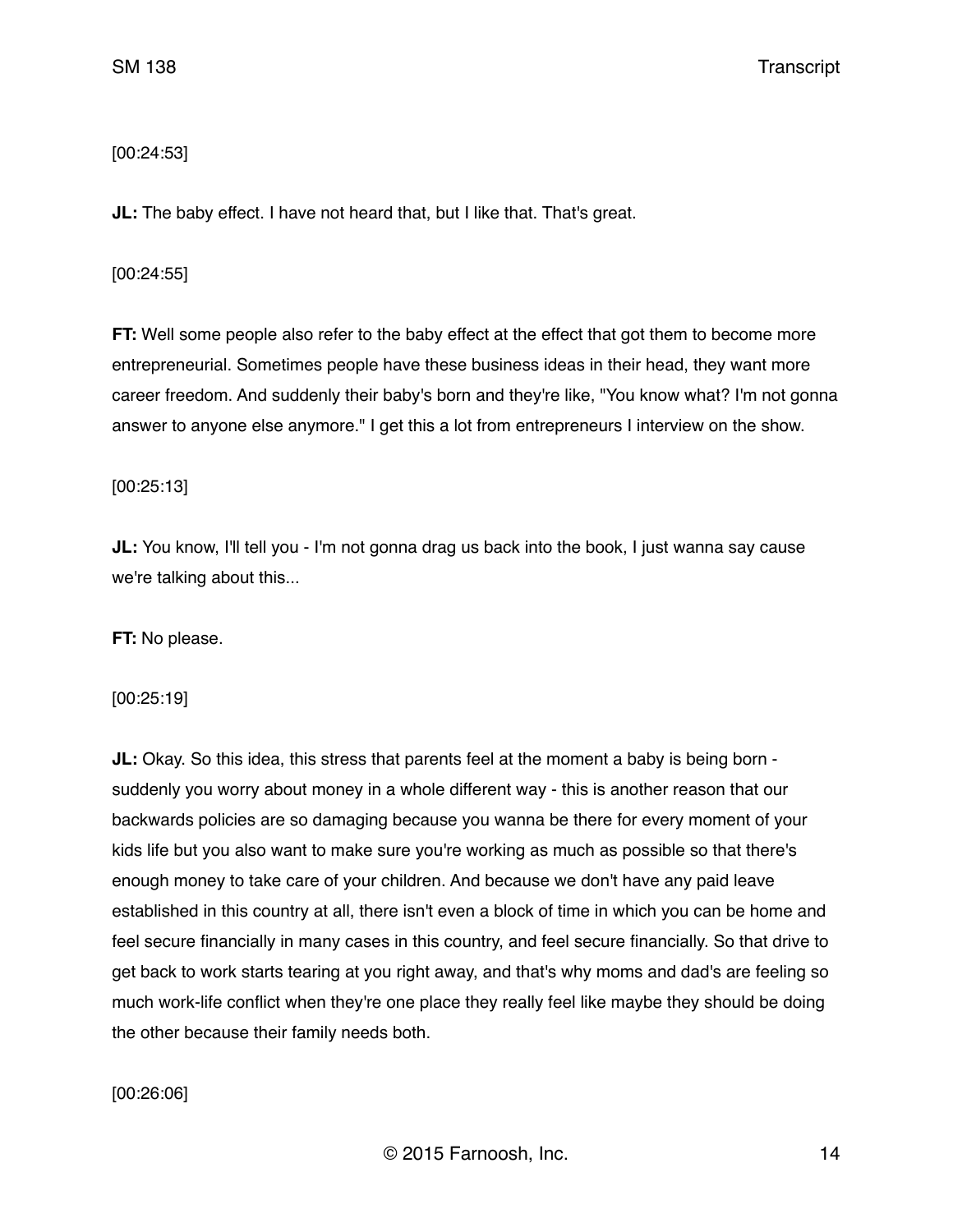**FT:** It's just so layered. It's so layered. On the one hand you wanna be celebrating this joyous moment but you got this like pang in your stomach. This pit in your stomach of that, "What will work think of me? And how will I make ends meet cause I'm not getting paid?" It's nice to have the time off but if you're not getting paid, it's really hard to enjoy it and to appreciate it.

[00:26:32]

**JL:** It's the extra stress that you do not need when you are dealing with how to handle a newborn.

[00:26:36]

**FT:** Well I'd say you're really experiencing a So Money Moment now, Josh. What would you say though, more literally, was a So Money Moment where you experienced a really great financial triumph?

[00:26:49]

**JL:** I'll tell you this, I have been putting the maximum into my 401K since I was 25, and the maximum into every IRA I could ever open ever. And same with my wife. So one time, a few years ago, we were sitting down with my financial planner and I said, "Well let's just look at how all this stuff is doing?" And I guess I was like turning 40, and she pulled out where we stood on everything, and you know, in terms of saving up for retirement she said that we have more saved up for retirement than a lot of her clients who make more than we do. So that was a good feeling. And there've also been the times, like I referred to earlier, the credit card times. I always paid them off with no trouble. So that was another moment of feeling like, "Okay, I dug a hole, but I can dig myself out of it," and that was empowering.

[00:27:40]

**FT:** How do you like working with a planner?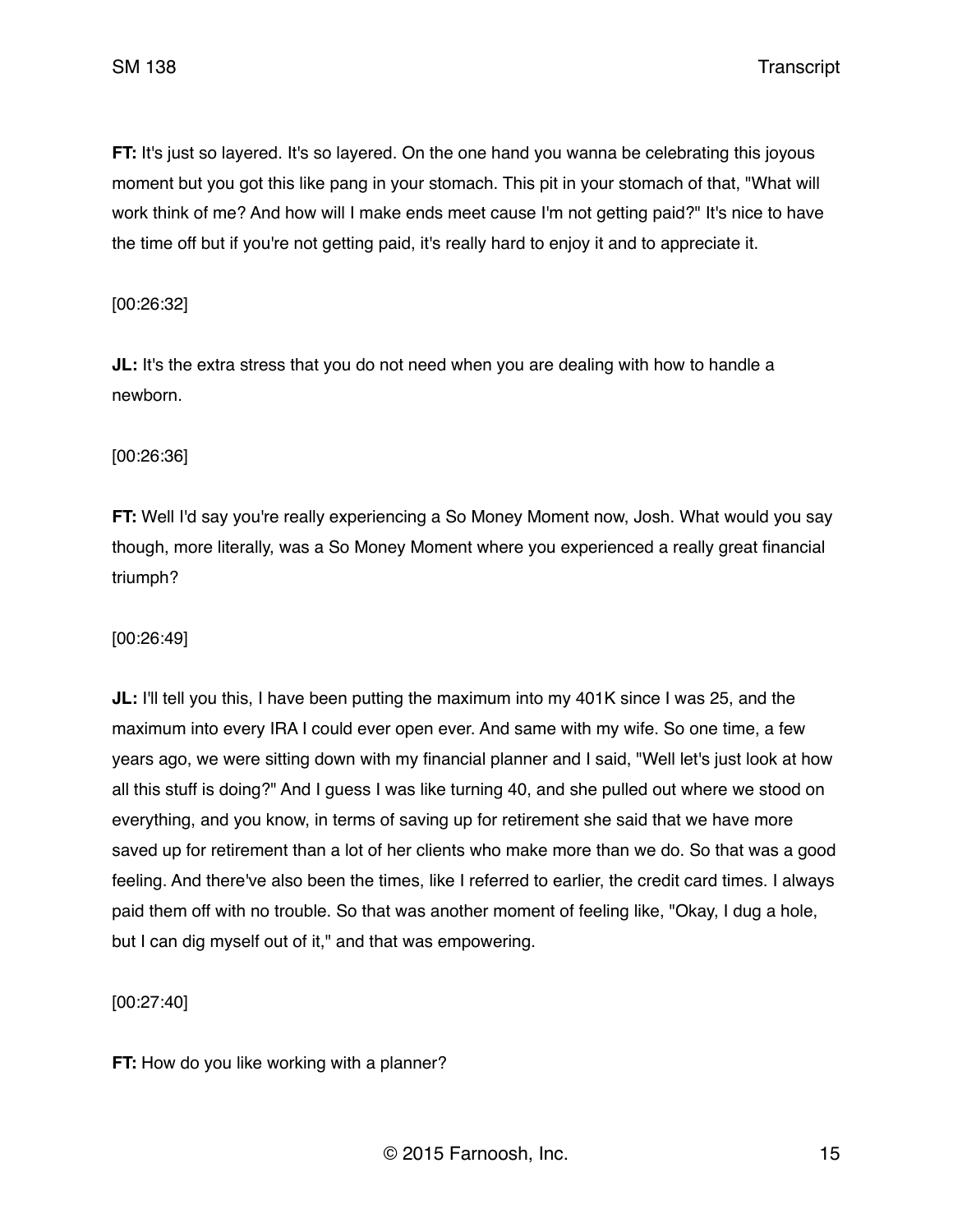## [00:27:42]

**JL:** Okay so because my planner is so good and understands me so well and is so good with psychology, I love it, and I just highly recommend it. But I had, before her I worked with someone for 6 months who turned out to be horrible, terrible. So it's kind of like, you know in our industry, it's kinda like working with an agent. [Both chuckle] You know, is this the right person for you, or is it not? And are you the right person for them? It's it's own form of marriage, and if you find the right marriage then you're good.

## [00:28:13]

**FT:** I could not agree more. In fact, I had my CFP on So Money, episode 130 everybody check it out - Stacy Francis. I talk about her a lot and I think as many people write in curious about "how do I pick a planner? When do I know if I'm ready to work with a planner? And I often say what you just said: you gotta like the person, it's like you really wanna spend time in that first meeting, which is free, to really see if there is a connection and this person understands you and that they're asking you questions about your goals and your sensitivities as opposed to showing you projections and excel spreadsheets about how they've made all their clients all this money. This is really the time to get to know each other and see if you click.

[00:28:54]

**JL:** It's the same thing with a lawyer. You know, with my legal case, you gotta have a lawyer you feel really respects you and knows you. And vice versa. They deserve your respect. And when you find yourself in a situation like that, it's worth shopping around until you get the person who's just right.

[00:29:08]

**FT:** What's your number one money habit Josh?

[00:29:11]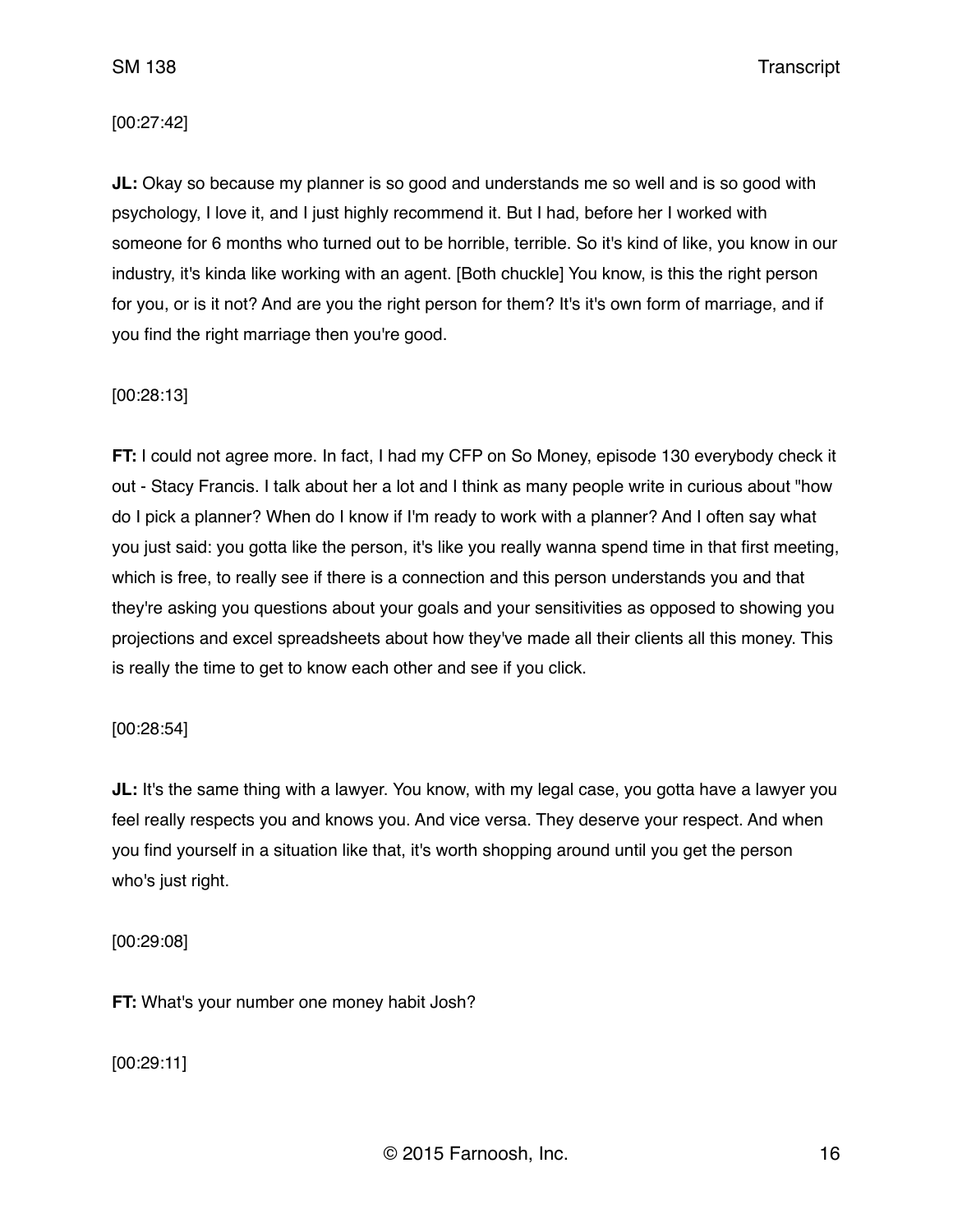**JL:** My number one, okay so I don't know if this counts as a number one money habit, but I always find out every way that I can possibly avoid taxes. [Chuckles] So...

**FT:** Do tell!

[00:29:27]

**JL:** So I maximize the 401K, there's that. Then I always maximize all of the flexible spending accounts that you're allowed to have. But you know Obama care, people either love it or hate it, but it's just one of the things that Obama care did was it cut the flexible spending account for health expenses in half. So I used to be able to put away 5K for medical expenses and not pay taxes on them. That has been dropped to 2,500. But I still do it. I maximize that, I maximize the IRA's, I look for every possible opportunity to lower my tax bill. And I have no regrets about that, no guilt about that. I'd say the government still gets plenty from me.

## [00:30:05]

**FT:** And I probably don't have to tell you this, but now that you are an author, all the expenses related to publishing this book that you paid out of pocket can probably be considered a business expense.

## [00:30:14]

**JL:** Oh yeah. And this is also why I pay - I never carry cash - I pay everything on credit card, which I know for some people is the wrong thing, but I pay off my credit cards. And this way I know, that even when I lose a receipt, I have a written receipt of every expense I ever go to that is tax deductible. And I wanna make sure I have that at the end of the year.

[00:30:32]

**FT:** I'm with you on that as well.

**JL:** Oh yeah, you got it too.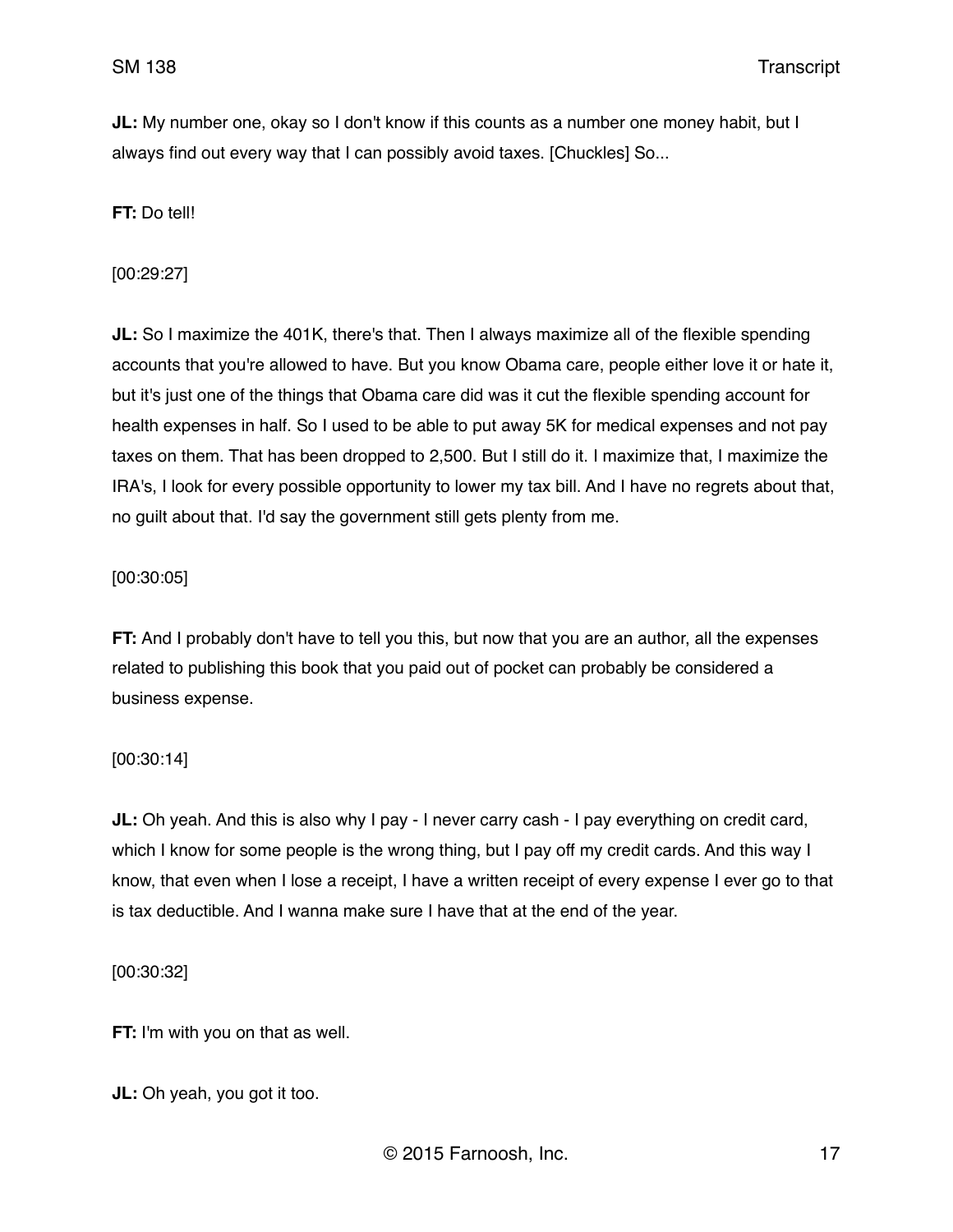# [00:30:35]

**FT:** Okay So Money Fill in the Blanks. If you won the lottery tomorrow, first thing you would do is \_\_\_\_\_.

[00:30:40]

**JL:** Okay, so the first thing I would do if I won the lottery tomorrow, I would be a stay at home dad for at least a couple years.

[00:30:46]

**FT:** Oh wow, that's great. But okay, let me ask you this - side bar. If you, especially for women, if you opt out of the work force for a number of years - and Sheryl Sandberg has this in her book, and you interviewed Sheryl for your book - for women especially, opting out there's a price. Reentering means you're probably gonna make less money than you did before, assuming you're gone for a year or two. So how would you make the most of your time off to ensure that when you did get back into the workforce, you wouldn't be penalized?

[00:31:15]

**JL:** Right. That's a really good point. So there are some organizations out there that are now helping moms, and in some cases dads, at home do what's called piece-work. So you might do, a few months might go by and you say, "You know, I have 10 hours a week for the next month, I wanna do something like this for the company or for a company." And they will help organize that piece work for you. You say how much time you have, you say what your skills are, they will help you find that work. And then you do a good job for them, they might want you afterwards, or they might give you a letter of recommendation. And so when you have your resume you don't have to say I've done nothing for the last 2 years, you can say, "And in April of 2015, and June of 2015 or whatever, I did the following tasks." And so you do have that. Also, I think when you come back in the workplace, let them hear you roar. When you go back, you go around and you shake hands with everyone, you meet all the bosses and you say, "I have learned so much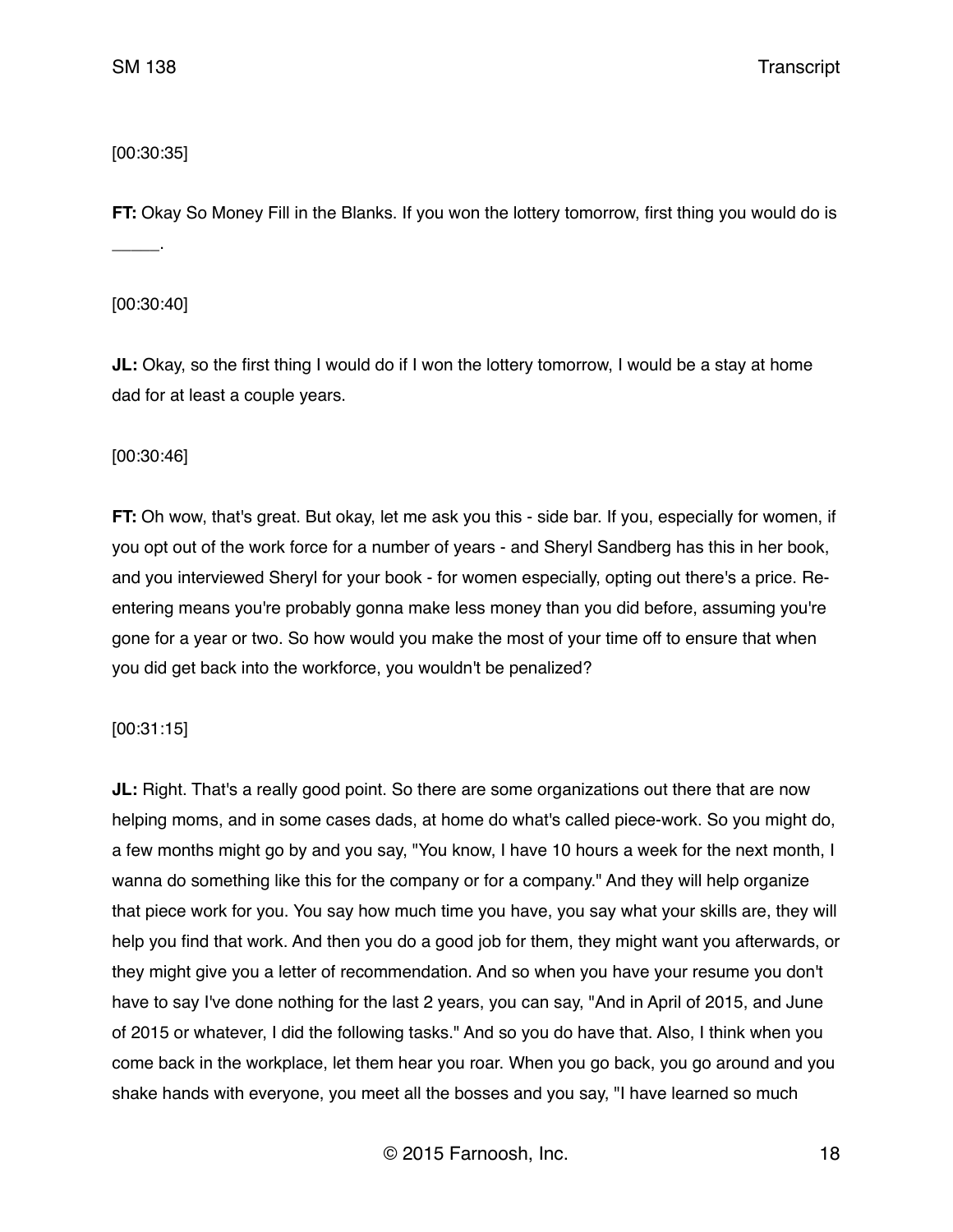about budgeting and financing and multitasking as a parent," because no one multitasks better than a great parent. And you show that those skills are valuable to them, and you make sure they know it.

[00:32:21]

**FT:** Great answer. The one thing that I spend on that makes my life easier or better is \_\_\_\_.

[00:32:26]

**JL:** My personal trainers. So I have these two friends who are personal trainers and I go to the gym, I try to make it there 3 times a week, and because I pay them - expensive, well it's not like crazy expensive, they give me a good deal - but it forces me to go there. It is the one thing that I do that's not for work and not for my family that really is for me. It keeps me healthy and energized and if I wasn't meeting them there, I would not be so good about making it to the gym. So that's worth it.

[00:32:57]

**FT:** Accountability, yes.

**JL:** Yeah.

[00:32:59]

**FT:** My biggest guilty pleasure that I spend a lot of money on, maybe too much, but you know what I love it.

[00:33:05]

**JL:** I spend too much money on food. It's a joke around CNN, like if you ask people at CNN headquarters in Atlanta about how much I eat, everyone will say that they don't understand how I eat so much. I eat a whole meal like every hour. And if I planned my food and booked it in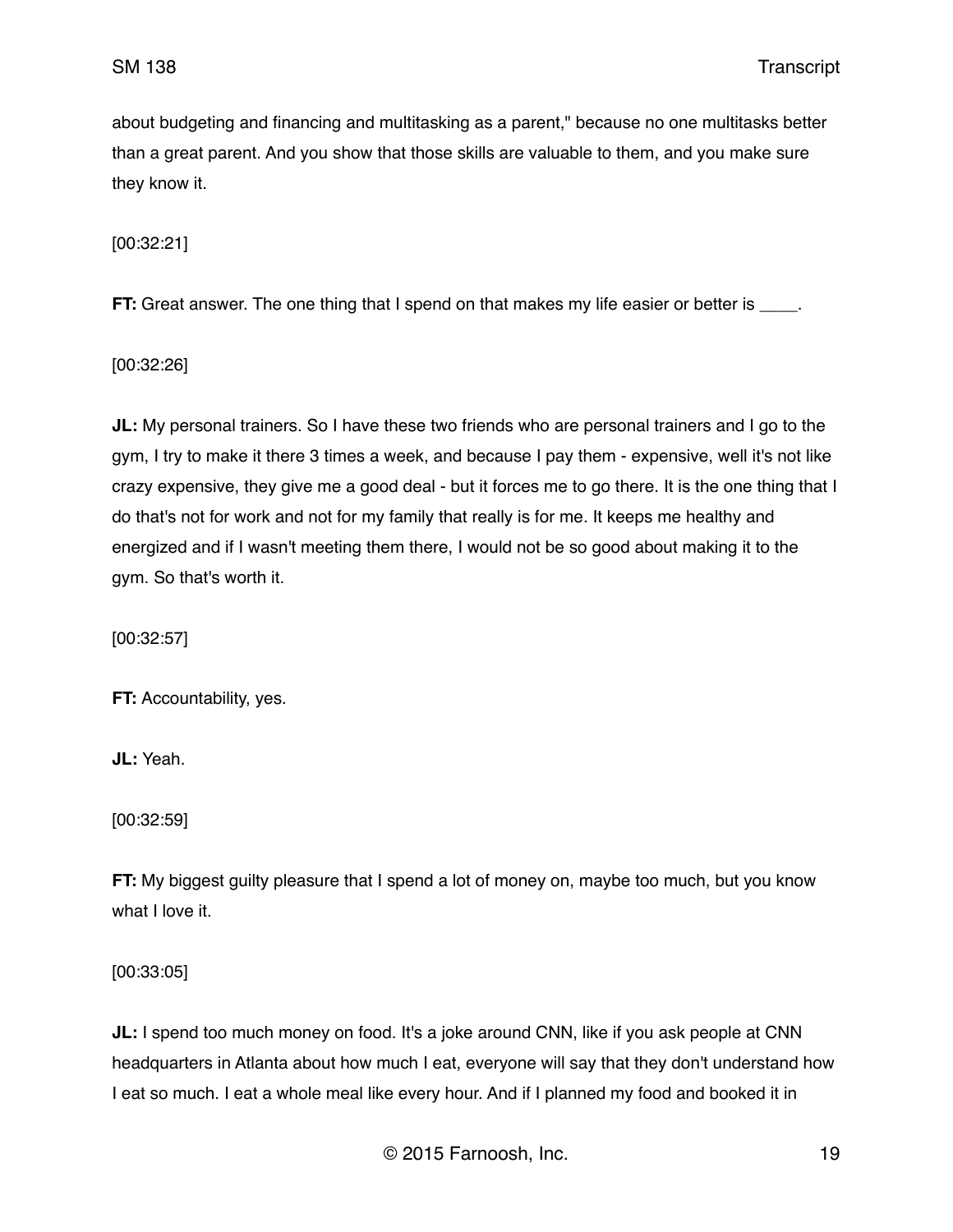advance I could save money, but instead there's a bunch of good food I like in the building and I just go around and buy it. So that's probably not the best, that's guilty.

[00:33:28]

**FT:** Really? I spent a day with you. I didn't notice you were eating every hour or so. But maybe you were secretly.

[00:33:34]

**JL:** I was, plus that day when we were hanging out I had a huge protein shake with me and that helped.

**FT:** Oh, gotcha. Okay. That's so funny. Okay, well yeah. You would never know, you're a very trim guy.

**JL:** Thank you.

**FT:** One thing I wish I'd known about money growing up is  $\blacksquare$ .

[00:33:50]

**JL:** I would've benefited - and this is where I think all of us who are parents try to instil this in our kids - I wish that I had known how to separate money away from emotions, and maybe even see it as more of a fun thing. Kinda like a game. You know, when I was a kid a was into math, and if I had understood earlier on that there is - it's like Mary Poppins, the job that must be done is now made of fun. If I had found the fun in the idea of budgeting, in the idea of planning around number and "Oo what can I get?" instead of what can't I get? Then I think I wouldn't have had those years of the emotional struggle over money, and I think I would've gotten to where I am a little bit sooner.

[00:34:29]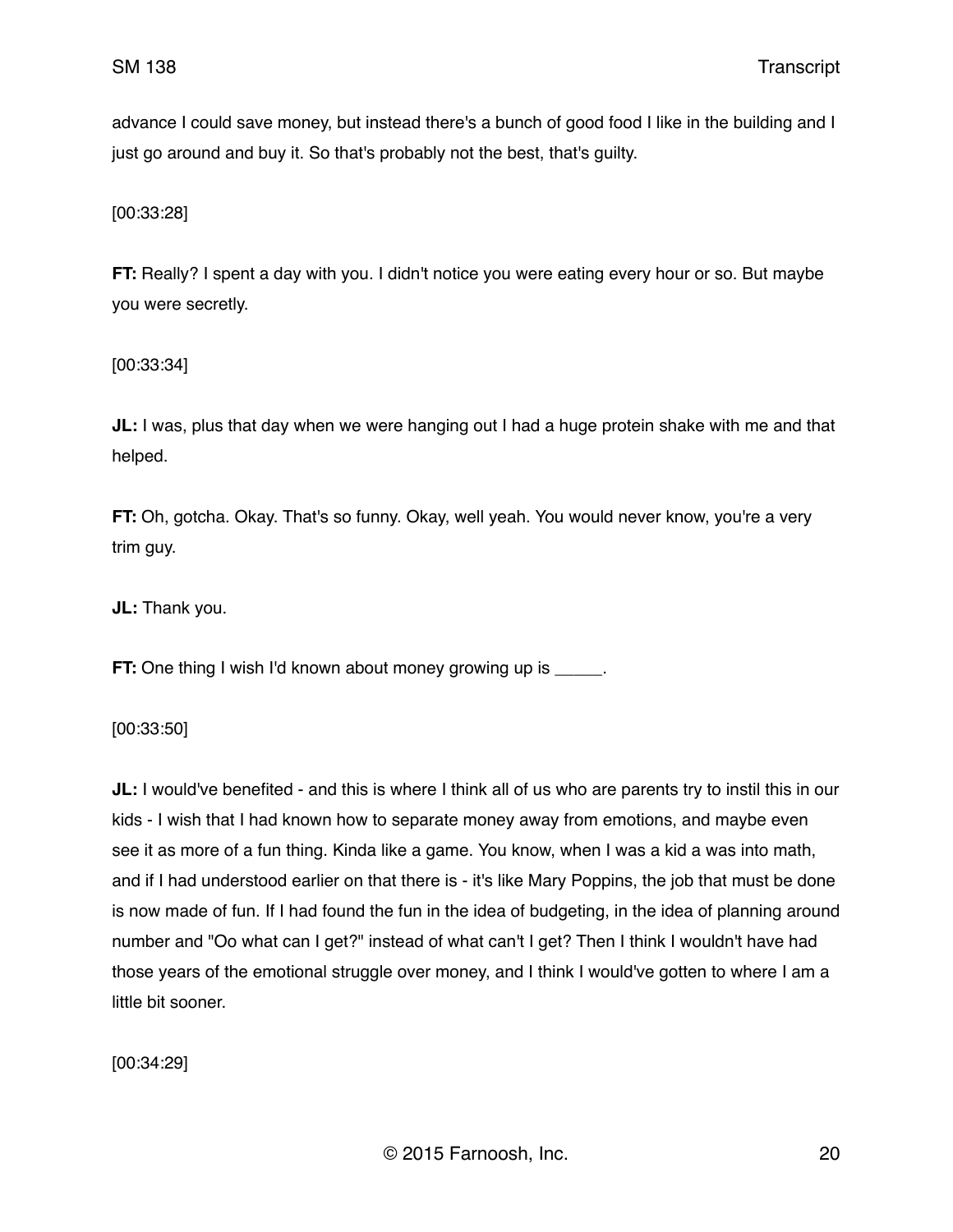**FT:** No one's ever quotes Mary Poppins on this podcast before.

[00:34:33]

**JL:** Hey, first time for everything right?

**FT:** Yeah. That's So Money

[00:34:35]

**JL:** [Laughs]

[00:34:36]

**FT:** When I donate money, I like to give to \_\_\_\_ because \_\_\_\_\_.

[00:34:41]

**JL:** Right, I saw this on the list and I tell you, I'm glad you ask it. My wife and I do give money to charity throughout the year. And then we take a look every year in like December, before the calendar runs out, what's left of what we can give. But we choose to do that privately. We don't even get listed, in general I say "No we don't want places to list us." Because to us it feels, it's fine for others to do it, but to us it feels even more charitable to not say the places, just to know that we are giving. So I can't give you the list but I can tell you that it's very important to us. I can also tell you that I do a ridiculous amount of research before I give to anywhere cause I wanna see what the overhead costs are and what's really gonna happen with those coins.

[00:35:22]

**FT:** Yeah and for listeners, GuideStar is a great website to look at overhead and they rank charities and so yeah, I'm a big advocate of doing your research because you don't want all you money to be going over to like Staples office furniture.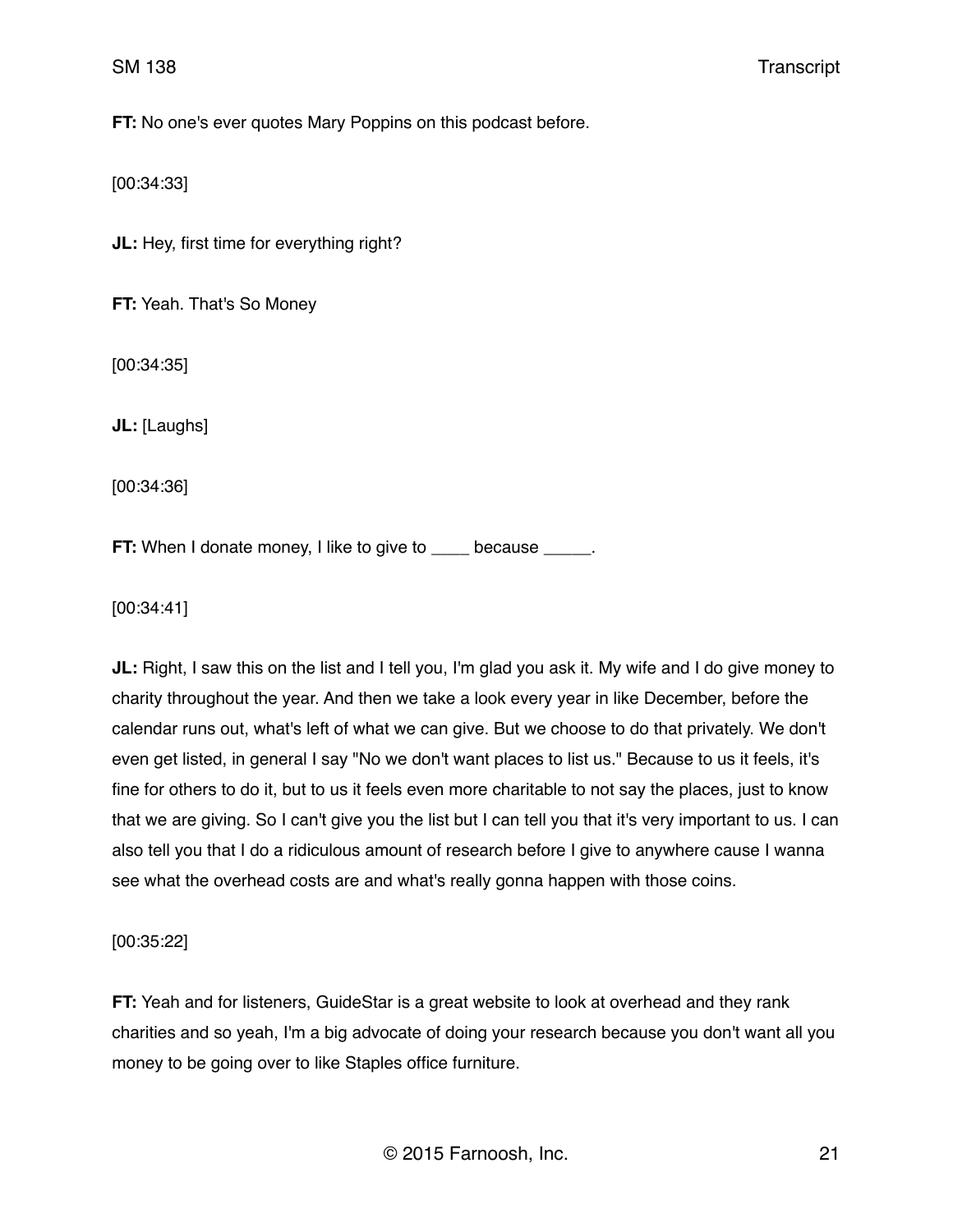[00:35:39]

**JL:** Yeah and you wanna know. And you can also look, and you know this, you can look back at the previous year and say, "Okay, they collected how much and what did they do with it? And the year before that." You can get a sense of what their leadership is really doing with their money. I think being empowered in that way is So Money.

[00:35:53]

**FT:** And last but not least, I'm Josh Levs, I'm So Money because .

[00:35:58]

**JL:** [Laughs] Okay, I saw this and I said, "I think I have to ask Farnoosh whether I am So Money or not. Am I?"

[00:36:04]

**FT:** Of course. Everyone is So Money. Everyone is So Money, it's just a matter of thinking, what have I achieved? Or what's my lifestyle like? And So Money is really broad term. It's not like I've money in the bank.

[00:36:20]

**JL:** And I guess I would say, I'm Josh Levs and I'm So Money because I'm standing up for what's right. And I think there's a lot of us who are doing that and I think that ultimate is an important part at least of being So Money.

[00:36:31]

**FT:** I could not agree more. You absolutely are So Money Josh. Everyone check out "All In: How our work first culture fails dads, families, and businesses and how we can fix it together." Thank you for writing this book.